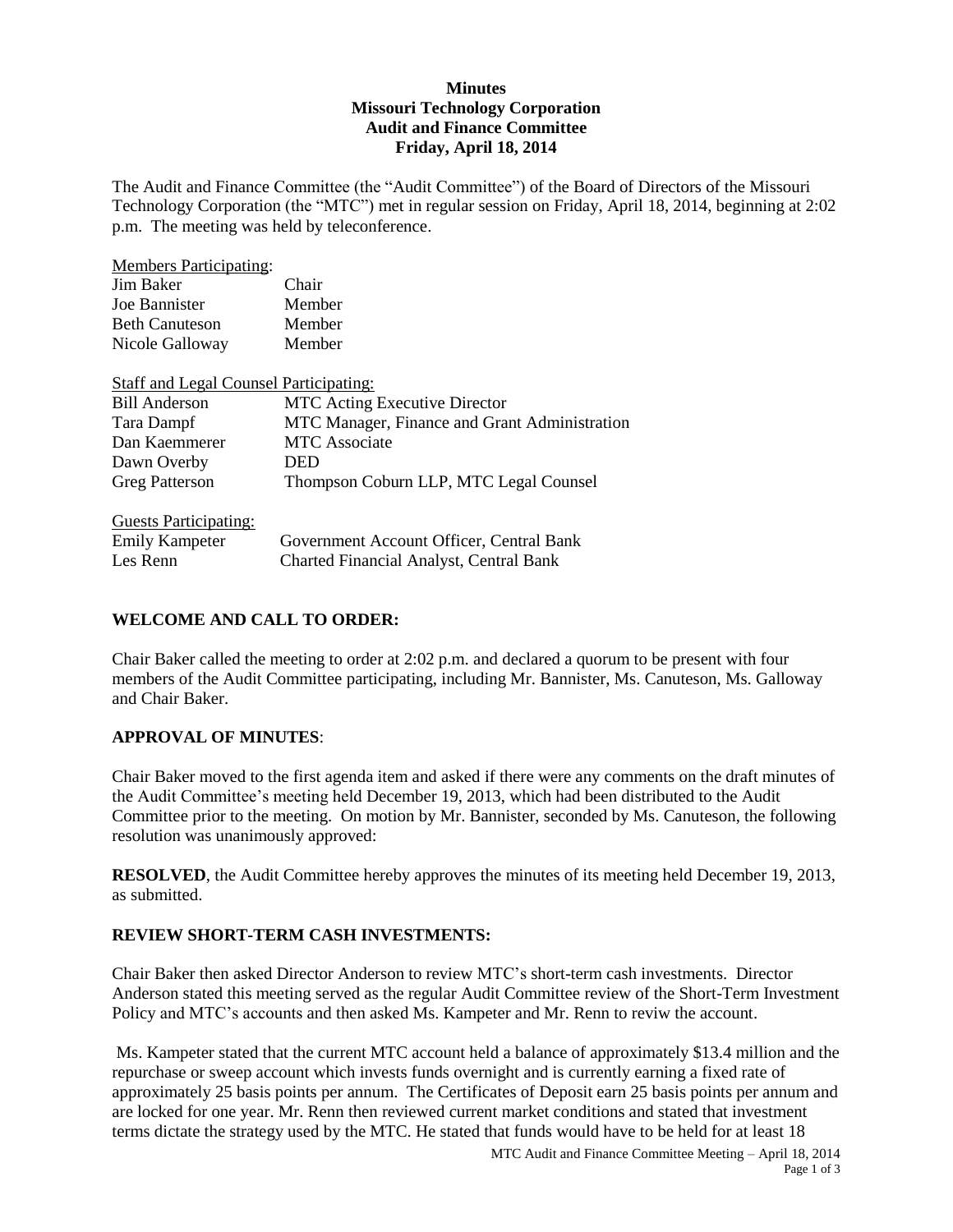months to earn more than the current 25 basis points per annum. The Audit Committee members agreed to maintain the current policy of keeping cash in the sweep account.

### **CLOSED SESSION**

On motion by Mr. Bannister, seconded by Ms. Galloway the following resolution was approved by roll call vote as follows:

**RESOLVED**, the Audit Committee hereby approves entering into Closed Session at 2:12 p.m. pursuant to Sections 610.021 (1), (12), (14) and (15) RSMo, to review a conflict of interest waiver.

Mr. Bannister aye Ms. Canuteson aye Ms. Galloway aye Chair Baker aye

On motion by Mr. Bannister, seconded by Ms. Galloway the following resolution was approved by roll call vote as follows:

**RESOLVED**, the Audit Committee hereby reconvenes from Closed Session at 2:20 p.m.

Mr. Bannister aye Ms. Canuteson aye Ms. Galloway aye Chair Baker aye

Chair Baker reported that the Audit Committee took no action in the Closed Session after a discussion confined to the matters stated above. The Audit Committee continued its discussion in Open Session.

On motion by Ms. Galloway, seconded by Mr. Bannister, the following resolutions were unanimously approved by those members participating:

**RESOLVED,** the Audit Committee has reviewed MTC's proposed investment in Adarza and has been informed of the nature of the long-standing relationship of its external counsel, Thompson Coburn LLP, with the third-party that intends to co-invest with MTC and provide the matching funds for MTC's investment; and

**FURTHER RESOLVED,** in cases where Thompson Coburn LLP has a potential conflict of interest, the MTC Board has engaged Lewis Rice to represent MTC and MTC intends to engage Lewis Rice to represent MTC in the proposed investment in Adarza; and

**FURTHER RESOLVED,** the Audit Committee has determined that, with Lewis Rice's representation in this instance, MTC's interests are adequately protected in the proposed investment in Adarza and, accordingly, the conflict waiver requested by Thompson Coburn LLP is appropriate; and

**FURTHER RESOLVED,** the Audit Committee on behalf of the MTC Board hereby authorizes the MTC Acting Executive Director to confirm the conflict waiver on behalf of MTC.

### **ADJOURNMENT:**

As no further business was brought before the Audit Committee, on motion by Chair Baker, seconded by Mr. Bannister, the following resolution was unanimously approved.